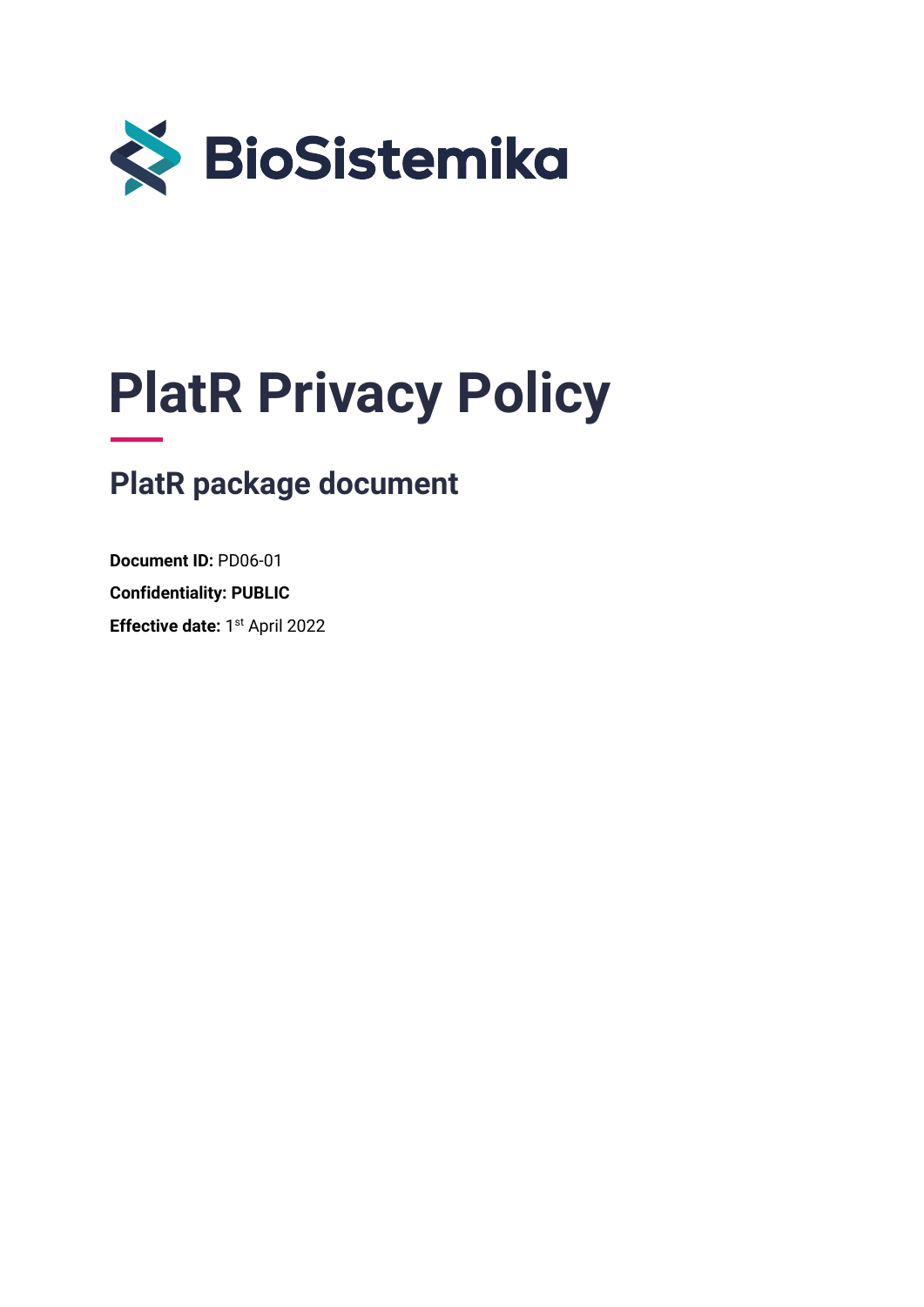#### **1. General**

This PlatR Privacy Policy is intended to provide the User of PlatR general information about the processing of User's personal data when the PlatR and the PlatR Application.

For activation of the PlatR and the PlatR Application, the User must sign in into the PlatR Application, providing one or more of the following information:

- username/e-mail;
- password;
- organizational affiliation (affiliation to a specific Customer).

While using PlatR, BioSistemika d.o.o. (data controller) may process certain activity data such as data on the use of PlatR and PlatR Application by the User, data on the use of specific functions of the PlatR and PlatR Application by the User and similar. This may include the IP, date/time and other details of use, such as location.

#### **2. Data Controller**

Data controller is BioSistemika d.o.o., Koprska ulica 98, 1000 Ljubljana, Slovenia.

Data controller can be reached by sending an e-mail to: platr@biosistemika.com

#### **3. Data Protection Officer**

Data controller has appointed a Data Protection Officer, who can be contacted by sending an e-mail to: platr@biosistemika.com

## **4. Purposes of Processing of Personal Data & Legal Basis for Processing**

Data Controller may process the personal data of User's for following purposes:

- providing access to the PlatR Application;
- monitoring the use of PlatR and the PlatR Application;
- notifying the User on features of PlatR and PlatR Application;
- providing support;
- targeted advertising (direct marketing);
- maintenance and improvements of PlatR and PlatR Application as well as development of new products and services.

Personal data is processed based on the legitimate interests of the data controller. As each individual PlatR and PlatR Application may only be used by one User, BioSistemika, d.o.o. processes sign in data to ensure this is complied with by the Customer. BioSistemika, d.o.o. monitors the use of PlatR and the PlatR Application in order to optimize the PlatR and the PlatR Application in order to provide better product for the Customer. For optimal utilization of features of PlatR and PlatR Application BioSistemika, d.o.o. uses the contact information of Users to inform them on specific existing or new features of PlatR and PlatR Application.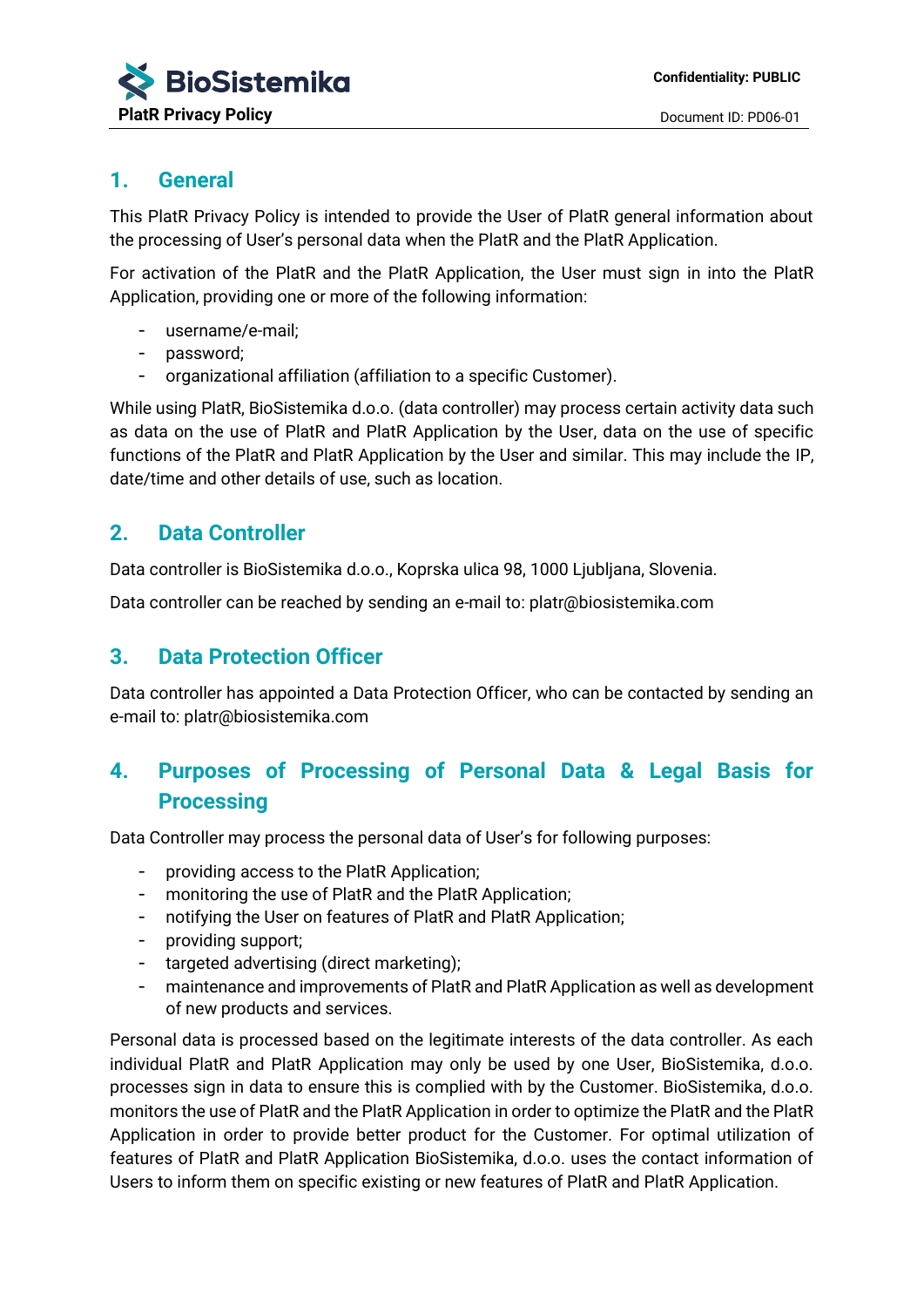As PlatR and PlatR Application are a professional laboratory tool BioSistemika, d.o.o. uses the information gathered through the User's use of PlatR and PlatR Application to provide support to User's. When launching new features of PlatR and PlatR Application or when advertising any of its other products or services, BioSistemika, d.o.o. uses the contact and other information of Users for direct marketing purposes. The data collected from User's and form their use of PlatR and PlatR Application is used by BioSistemika, d.o.o. for maintenance and improvements of PlatR and PlatR Application and for development of new products and services.

As the PlatR and the PlatR Application is used solely for business purposes, the Users are using the PlatR and PlatR Application in the course of their professional activities/activities associated with their employment. The data, which is collected and processed is of such type and nature that it does not encroach the interests or fundamental rights and freedoms of the data subject, which require protection of personal data. Additionally, the purposes of processing are of such nature that the interests or fundamental rights and freedoms of the data subject are not threatened.

### **5. Categories of Recipients**

Recipients of personal data will be employees and contractors of BioSistemika, d.o.o., who provide services associated with the PlatR and PlatR Application.

Additionally, BioSistemika, d.o.o. may use Google Analytics tools to process the personal data of Users.

### **6. Retention Period**

BioSistemika, d.o.o. will process the personal data of Users no longer than necessary in order to achieve the purposes of processing.

# **7. Rights of Data Subject**

Data subject (User) has the following rights in relation to their personal information, if applicable:

- to request access to User's personal information and information related to BioSistemika, d.o.o.'s use and processing of User's personal information;
- to request the correction or deletion of User's personal information;
- to request that BioSistemika, d.o.o. restricts the use of User's personal information, if technically viable;
- to receive personal information, which the User has provided to BioSistemika, d.o.o. in a structured, commonly used and machine-readable format (e.g. an Excel spreadsheet) and the right to have that personal information transferred to another data controller (including a third party data controller), if applicable;
- to object to the processing of User's personal information;
- to withdraw User's consent to BioSistemika, d.o.o.'s use of User's personal information at any time where BioSistemika, d.o.o. relies on User's consent to use or process that personal information. If the User withdraws consent, this will not affect the lawfulness